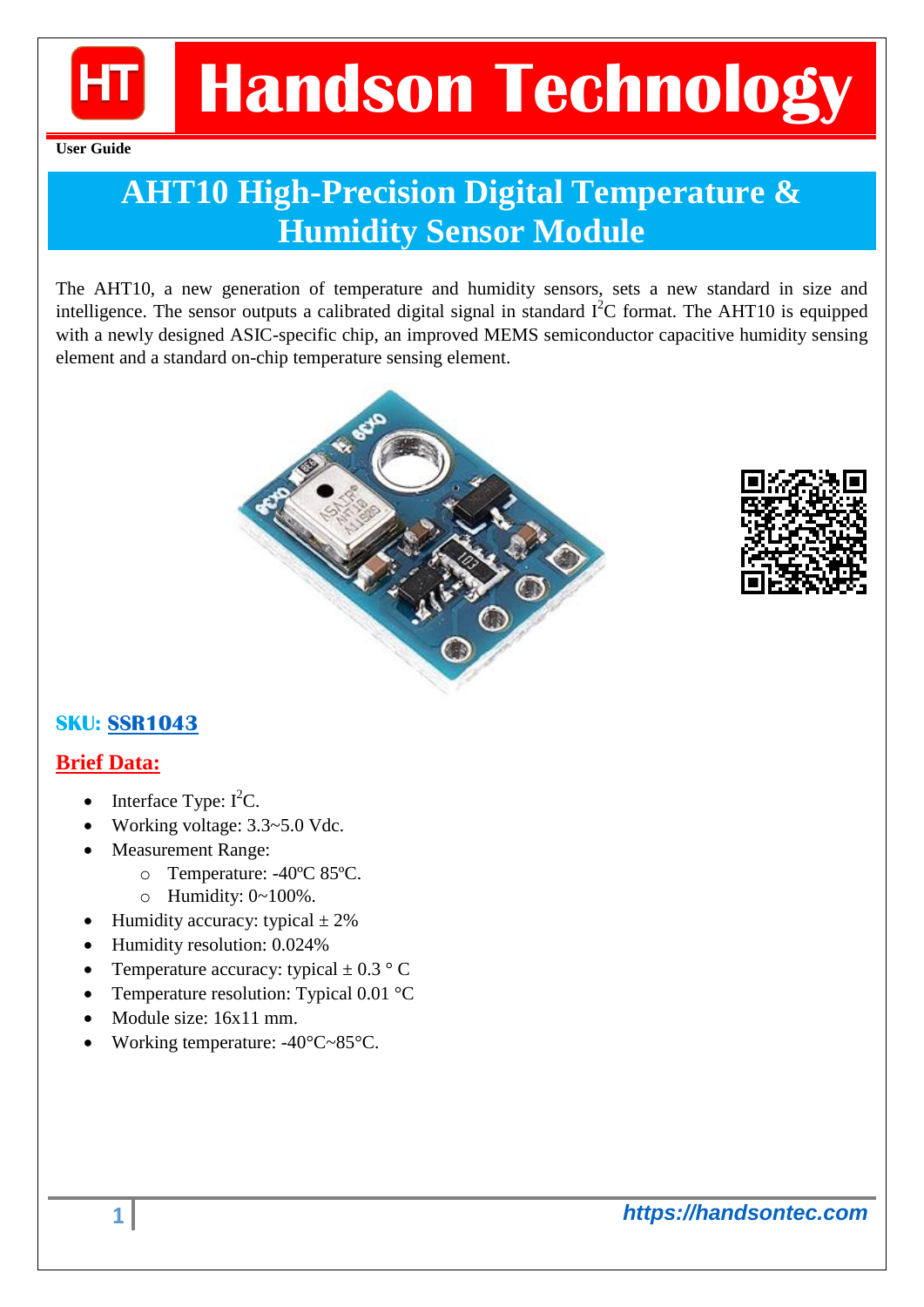

 $11mm$ 

#### **Pin Function Assignment:**

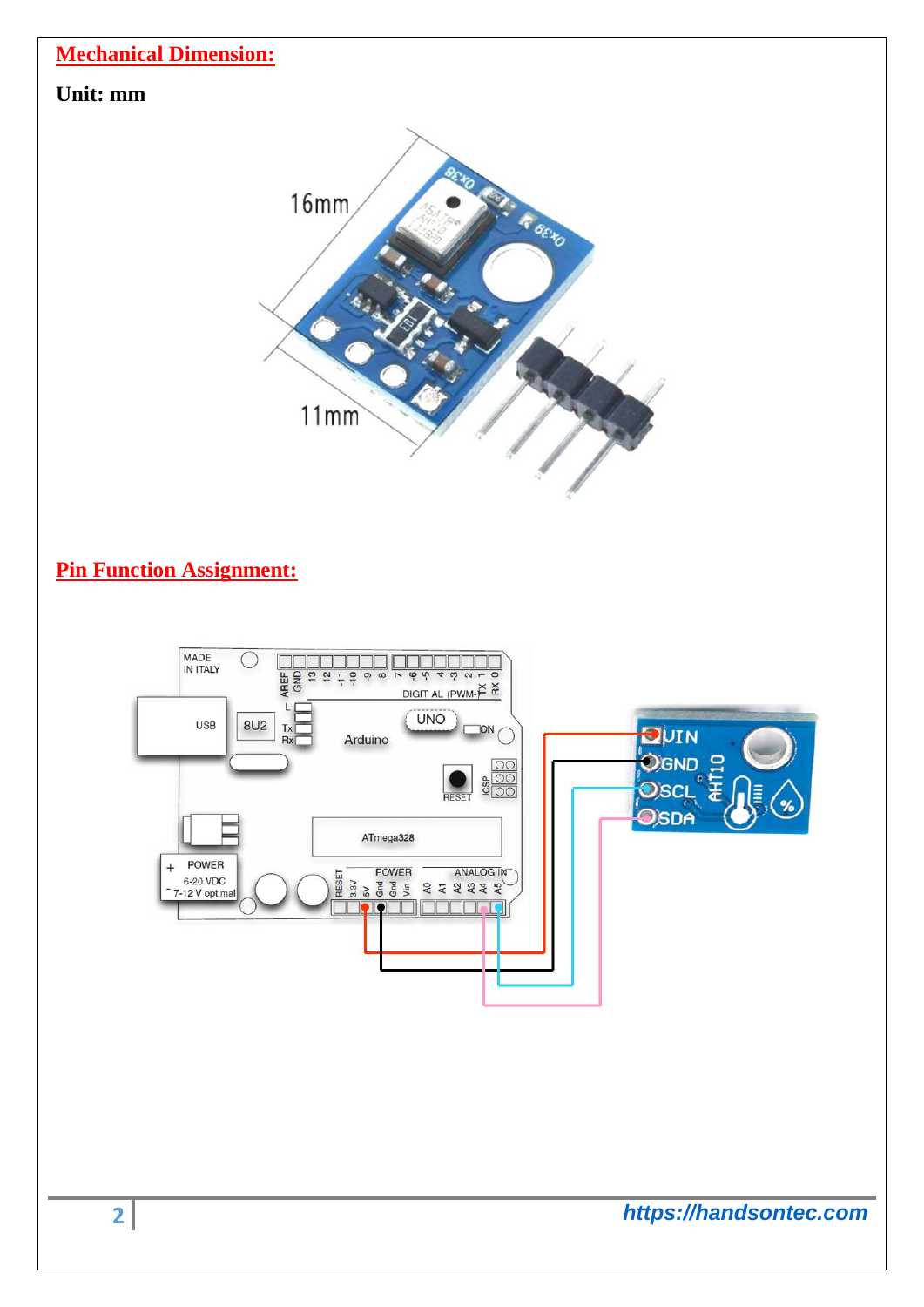#### **Arduino Application Examples:**

Wire up AHT10 sensor module to Arduino Uno board as shown in below connection:



We need an Arduino library for AHT10 to work with Arduino boards. The library can be down load with the link below:

#### <https://github.com/enjoyneering/AHT10>

Copy this library to Arduino IDE Libraries folder and restart Arduino IDE. Locate the examples file " AHT10\_Any\_MCU\_Serial" as shown below. Upload this examples sketch to Arduno Uno.



In the Serial Window, select a baud rate of 115200. The temperature and humidity data will be displayed as the below images: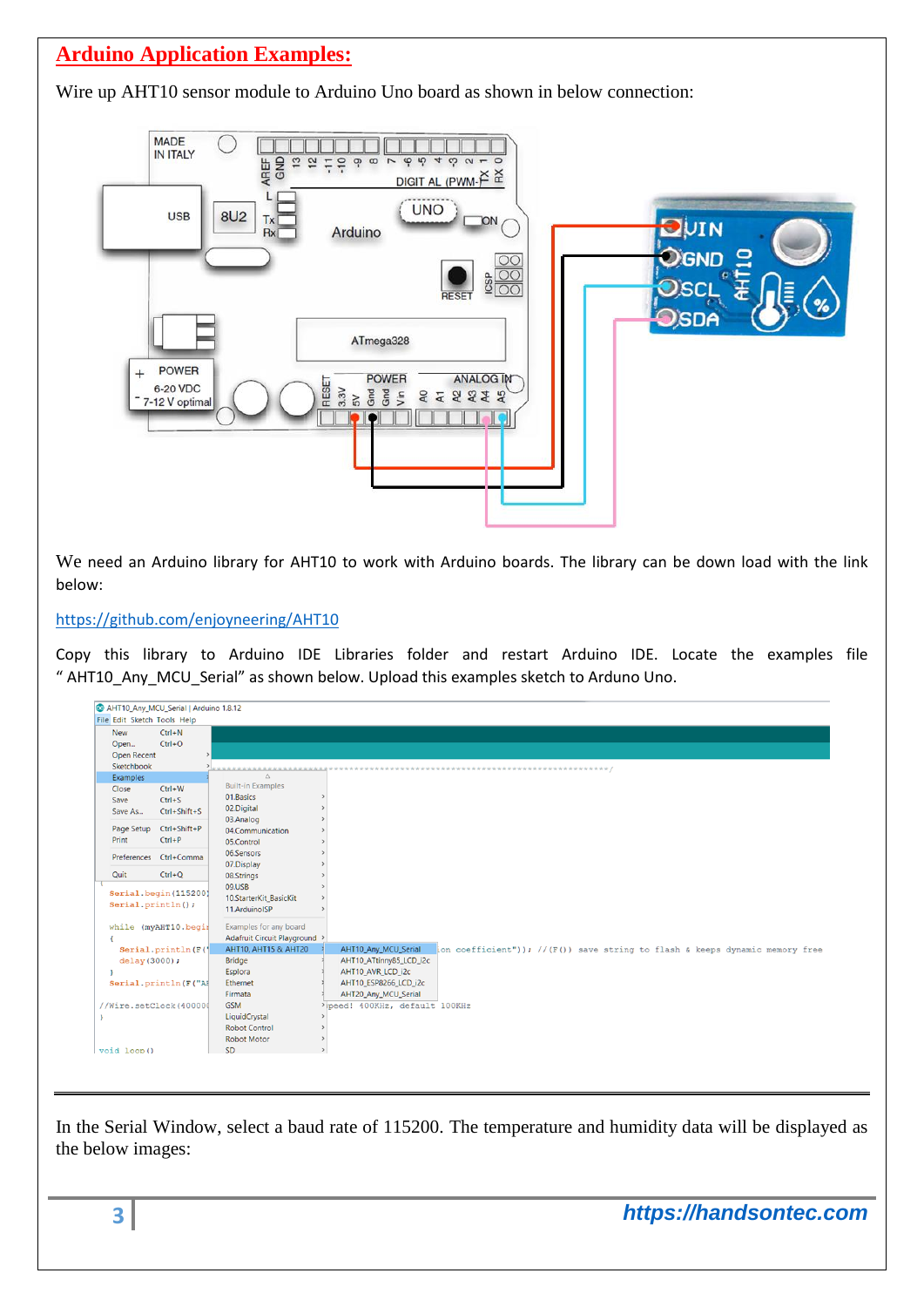| Humidity: 73.58 +-2%      |                                                                    |
|---------------------------|--------------------------------------------------------------------|
|                           | DEMO 3: read 6-bytes, show 255 if communication error is occurred  |
| Temperature: 31.75 +-0.3C |                                                                    |
| Humidity: 73.58 +-2%      |                                                                    |
|                           | DEMO 1: read 12-bytes, show 255 if communication error is occurred |
| Temperature: 31.64 +-0.3C |                                                                    |
| Humidity: 73.87 +-2%      |                                                                    |
|                           | DEMO 2: read 6 byte, show 255 if communication error is occurred   |
| Temperature: 31.75 +-0.3C |                                                                    |
| Humidity: 73.88 +-2%      |                                                                    |
|                           | DEMO 3: read 6-bytes, show 255 if communication error is occurred  |
| Temperature: 31.77 +-0.3C |                                                                    |
| Humidity: 73.87 +-2%      |                                                                    |
|                           | DEMO 1: read 12-bytes, show 255 if communication error is occurred |
| Temperature: 31.65 +-0.3C |                                                                    |
| Humidity: 73.25 +-2%      |                                                                    |
|                           | DEMO 2: read 6 byte, show 255 if communication error is occurred   |
| Temperature: 31.75 +-0.3C |                                                                    |
| Humidity: 73.27 +-2%      |                                                                    |
|                           | DEMO 3: read 6-bytes, show 255 if communication error is occurred  |
| Temperature: 31.78 +-0.3C |                                                                    |
| Humidity: 73.26 +-2%      |                                                                    |

Congratulation! You have correctly wired up and setup the library for AHT10 sensor to work in Arduino environments.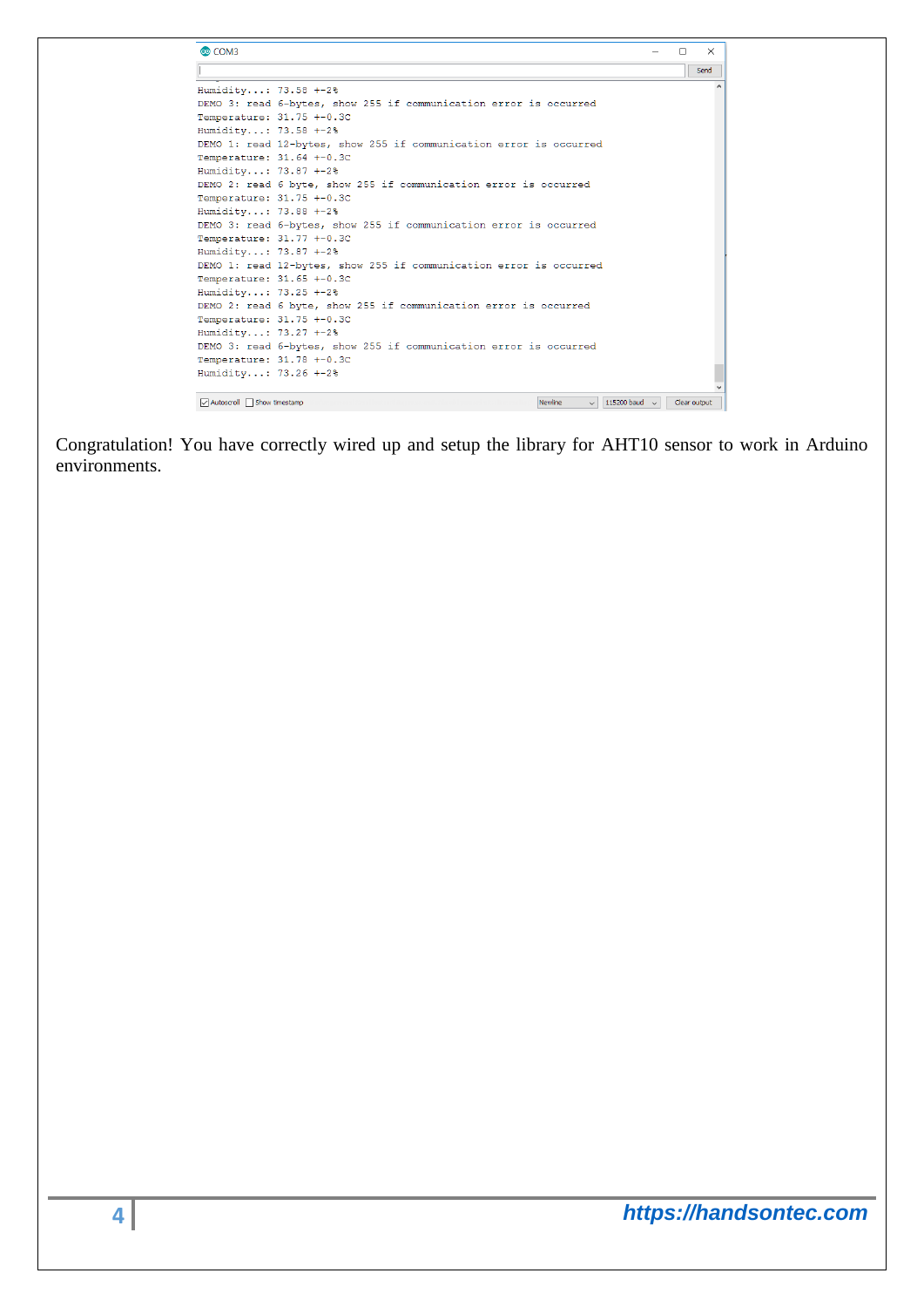

**[Handsontec](http://www.handsontec.com/).com**

**We have the parts for your ideas**

**HandsOn Technology provides a multimedia and interactive platform for everyone interested in electronics. From beginner to diehard, from student to lecturer. Information, education, inspiration and entertainment. Analog and digital, practical and theoretical; software and hardware.** 



**Hands***On* **Technology support Open Source Hardware (OSHW) Development Platform.**

# *Learn : Design : Share*

## *[handsontec.com](https://handsontec.com/)*



**5** *https://handsontec.com*